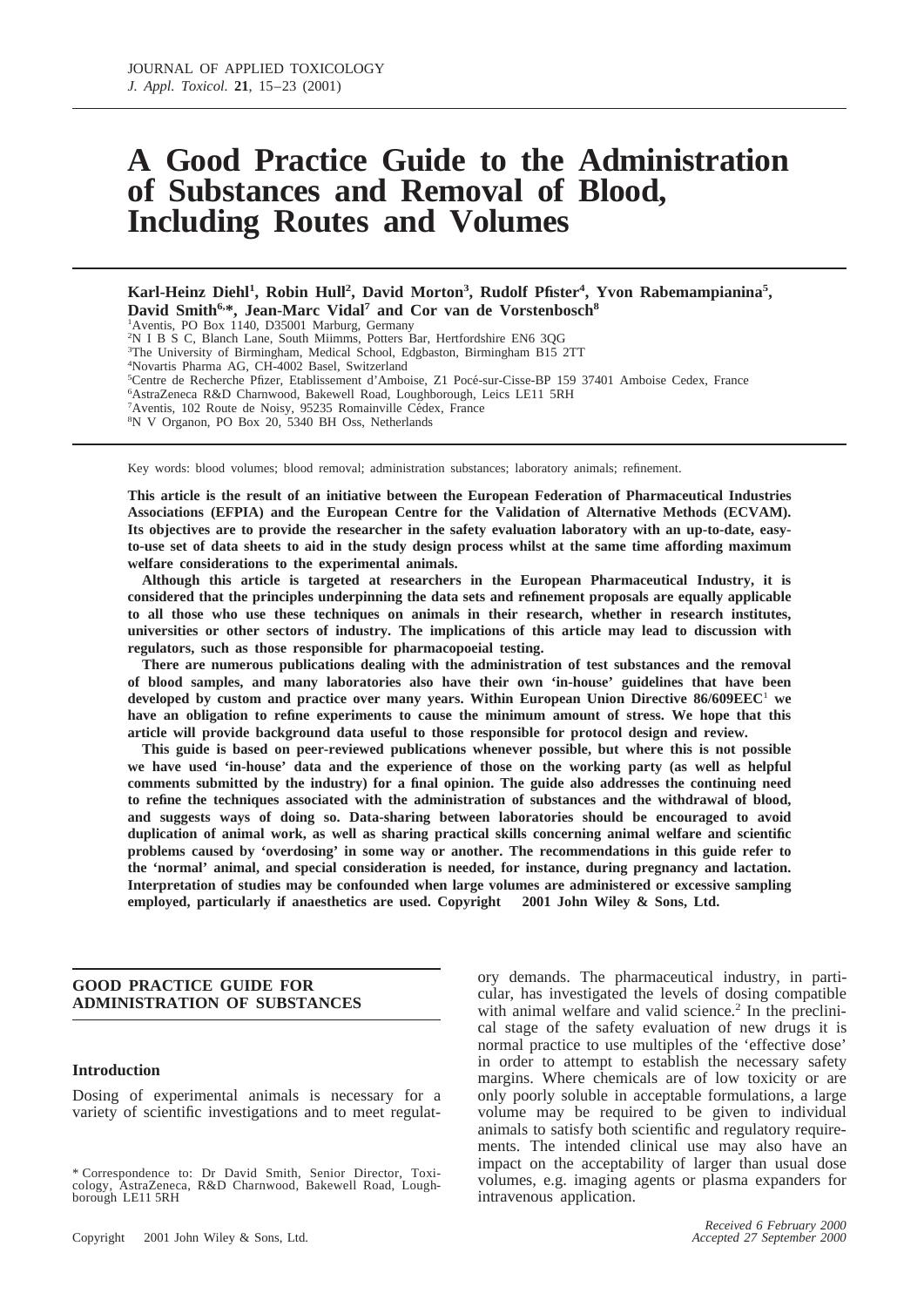The objectives of the Technical Sub group of EFPIA/ ECVAM were as follows:

- (i) to provide a guide on administration volumes for use in common laboratory species used in toxicity studies required by regulatory authorities;
- (ii) to provide consensus dosage levels for routine use that represent good practice in terms of animal welfare and practicality;
- (iii) to produce a guide to dosage levels representing the upper limit of common practice, which leaves scope to make the case for special investigations.

# **Administration volumes**

Table 1 presents administration volumes for the commonly employed routes in the most frequently used species. They are consensus figures based on published literature and internal guidelines. The marmoset and minipig are now considered within this category because they are being used increasingly in Europe.

Two sets of values are shown in each column: values on the left are intended as a guide to 'good practice' dose volumes for single or multiple dosing; values on the right, where given, are the possible maximal values. If maximal values are exceeded, animal welfare or scientific implications may result and reference to the responsible veterinary surgeon should be made. In some instances values are there to accommodate pharmacopoeial requirements.

Some of these suggested maximum values have been obtained from recent literature, $3,4$  but appear high when compared with 'good practice' values. The need for careful attention to animal welfare and the formulation of material used at high dose volumes are emphasized, particularly if repeat dosing is intended. Study duration could be restricted and scientific validity compromised by physiological reaction to high dose volumes. It is therefore essential from an ethical standpoint that these issues are fully considered, e.g. by inspectorate or ethical committee, before protocols are finalized and work commences. It is also strongly recommended for ethical as well as scientific reasons that physicochemical compatibility studies (*in vitro*) and smallscale pilot studies (small groups of animals) are carried out on any new formulation before committing to larger scale studies. Dose volumes should be the minimum compatible with compound formulation and accuracy of administration.

# **Administrative routes**

**Oral route.** On occasions, it may be necessary to restrict the animals' food intake before dosing. This factor may affect absorption. Large dose volumes  $(40 \text{ ml kg}^{-1})$  have been shown to overload the stomach capacity and pass immediately into the small bowel.5 Larger volumes may also reflux into the oesophagus. The duration of fasting will depend upon the feeding pattern of the species, the starting time for food restriction, the physiology of the species, the length of time of dosing, diet and the light cycle.6 It is recommended that for accuracy of dosing and to avoid dosing accidents liquids are administered by gavage.

**Parenteral routes.** For substances administered parenterally, the dose volume used, stability of the formulation before and after administration, pH, viscosity, osmolality, buffering capacity, sterility and biocompatibility of the formulation are factors to consider. This is particularly important for multiple dose studies. These factors are reviewed in some detail by Claassen.7 The smallest needle size should be used, taking into account the dose volume, viscosity of injection material, speed of injection and species.

*Subcutaneous.* This route is frequently used. The rate and extent of absorption depend on the formulation.

*Intraperitoneal.* This route is used infrequently for multiple dose studies because of possible complications. There is a possibility of injecting into the intestinal tract and irritant materials may cause peritonitis. Drug absorption from the peritoneal cavity after the administration of the compound as a suspension is dependent on the properties of the drug particles and the vehicle, and the drug may be absorbed into both systemic and portal circulations.

*Intramuscular.* Intramuscular injections may be painful because muscle fibres are necessarily placed under

| Route and volumes (ml $kg^{-1}$ ) |        |                      |                                   |              |                  |  |
|-----------------------------------|--------|----------------------|-----------------------------------|--------------|------------------|--|
| Oral                              | s.c.   | I.p.                 | i.m.                              | i.v. (bolus) | i.v. (slow inj.) |  |
| 10(50)                            | 10(40) | 20 (80)              | $0.05^{\rm b}$ (0.1) <sup>b</sup> | 5            | (25)             |  |
| 10(40)                            | 5(10)  | 10(20)               | $0.1b$ $(0.2)b$                   | 5            | (20)             |  |
| 10(15)                            | 1(2)   | 5(20)                | $0.25$ $(0.5)$                    | 2            | (10)             |  |
| 5(15)                             | 1(2)   | 1(20)                | $0.25$ $(0.5)$                    | 2.5          | (5)              |  |
| 5(15)                             | 2(5)   | (10)<br>$\mathbf{c}$ | $0.25$ $(0.5)$                    | 2            | c                |  |
| 10(15)                            | 2(5)   | (20)<br>c.           | $0.25$ $(0.5)$                    | 2.5          | (10)             |  |
| 10(15)                            | 1(2)   | 1(20)                | 0.25<br>(0.5)                     | 2.5          | (5)              |  |
|                                   |        |                      |                                   |              |                  |  |

**Table 1. Administration volumes considered good practice (and possible maximal dose volumes)a**

a For non-aqueous injectates, consideration must be given to time of absorption before re-dosing. No more than two intramuscular sites should be used per day. Subcutaneous sites should be limited to two or three sites per day. The subcutaneous site does not include Freund's adjuvant administration. **bValues in millilitres per site.** 

c Data not available.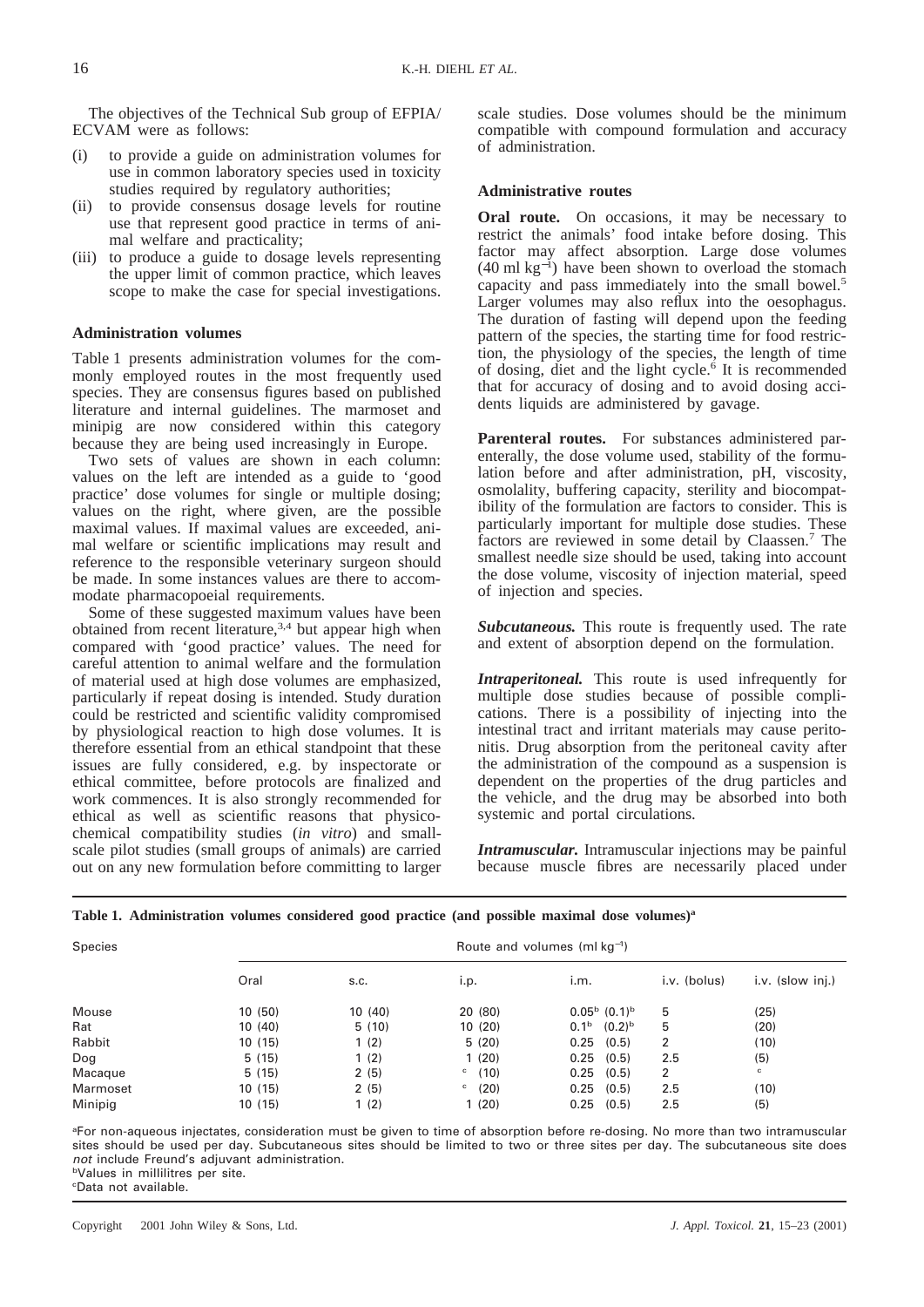tension by the injected material. Sites need to be chosen to minimize the possibility of nerve damage. Sites should be rotated for multiple dose studies. A distinction needs to be made between aqueous and oily formulations when speed of absorption is important (oily formulations are likely to remain as a depot for  $>24$  h). With multiple dose studies there is a need to consider the occurrence of inflammation and its sequelae.

*Intravenous administration.* For this route, distinctions are made between bolus injection, slow intravenous injection and intravenous infusion. The values in Table 1 relate to bolus injection and slow intravenous injection.

- (i) Bolus injection. In most studies using the intravenous route the test substance is given over a short period of approximately 1 min. Such relatively rapid injections require the test substance to be compatible with blood and not too viscous. When large volumes are required to be given, the injection material should be warmed to body temperature. The rate of injection is an important factor in intravenous administration and it is suggested that, for rodents, the rate should not exceed 3 ml min<sup>−</sup><sup>1</sup> . No detectable changes in haematocrit or heart rate were observed in dogs following rapid intravenous injection of  $6 \text{ ml kg}^{-1}$  saline, but 20 ml kg<sup>−</sup><sup>1</sup> was associated with 15% haemodilution and a transient tachycardia (up 46% over 1 min). $8$
- (ii) Slow intravenous injection. Because of the expected clinical application of the compound, or because of limiting factors such as solubility or irritancy, it may be necessary to consider administering substances by slow intravenous injection. Typically, different techniques would be applied for slow injection to minimize the possibility of extravascular injection of material. For slow intravenous injection over the course of 5–10 min a standard or butterfly needle might be used, or better still an intravenous cannula may be taped in place in a superficial vein (short term), or surgically placed some time prior to use (longer term or multiple injections).

It has been shown that rats may be given daily intravenous injections of isotonic saline at dosages up to 80 ml kg<sup>-1</sup> at 1 ml min<sup>-1</sup> for 4 days without significant signs of distress or pulmonary lesions.9 However, pulmonary lesions increased in incidence and severity when the duration of treatment increased to 30 days and the injection was administered at either 0.25, 0.5 or 1.0 ml min<sup>−</sup><sup>1</sup> . <sup>10</sup> There may well have been adverse effects at an earlier time point but the pathology had not had time to develop.

(iii) Continuous infusion. For similar reasons of solubility or clinical indication it may be necessary to consider continuous infusion, but careful consideration is needed if infusions are prolonged. The volume and rate of administration will depend on the substance being given and take account of fluid therapy practice. As a guide, the volume administered on a single occasion will be  $\leq$ 10% of the circulating blood volume over 2 h.

Copyright 2001 John Wiley & Sons, Ltd. *J. Appl. Toxicol.* **21**, 15–23 (2001)

Information on circulating blood volumes is available in Table 3. Minimal effective restraint of animals with least stress is a key factor to consider for prolonged infusions.

The total duration of an infusion is also a factor. Table 2 presents recommended dose rates and volumes for discontinuous (4 h per day) and continuous (24 h) infusion. (Further data are required to complete this table.)

Volumes and rates for the rabbit are based on data derived from embryotoxicity studies, which showed no effects on the foetus but perivascular granular leucocyte cuffing and proliferative endocarditis in dams receiving  $\geq 2$  ml kg<sup>-1</sup> h<sup>-1</sup>.<sup>11</sup> Infusion rates in rats are typically in the range  $1-4$  ml kg<sup>-1</sup> h<sup>-1</sup>,<sup>12-14</sup> but ideally should not exceed 2 ml kg<sup>−</sup><sup>1</sup> h<sup>−</sup><sup>1</sup> in embryotoxicity studies. Values for the mouse,<sup>15</sup> dog and macaque<sup>16</sup> and minipig (unpublished data) are based on repeated dose studies of 1 month in duration.

Other limits, indicating the importance of the vehicle formulation at high dose volumes, are highlighted in four publications.17–20 These data indicate that there are large differences in tolerated volume by i.v. infusion, dependent upon the vehicle used. The long-term effects on other physiological systems have not been investigated.

*Intradermal.* This site is typically used for assessment of immune, inflammatory or sensitization response. $21,22$ Material may be formulated with an adjuvant. Volumes of 0.05–0.1 ml can be used, dependent upon the thickness of the skin.

### **Vehicles for administration**

Vehicle selection is an important consideration in all animal investigations. Vehicles themselves should offer optimal exposure but should not influence the results obtained for the compound under investigation, and as such they should ideally be biologically inert, have no effect on the biophysical properties of the compound and have no toxic effects on the animals. If a component of the vehicle has biological effects, the dose should be limited such that these effects are minimized or not produced. Simple vehicles used to administer compounds include aqueous isotonic solutions, buffered solutions, co-solvent systems, suspensions and oils. For non-aqueous injectates, consideration should be given for time of absorption before re-dosing. When administering suspensions the viscosity, pH and osmolality of the material need to be considered. The use of cosolvent systems needs careful attention because the vehicles themselves have dose-limiting toxicity. Laboratories are encouraged to develop a strategy to facilitate selection of the most appropriate vehicle based on the animal study being performed and the properties of the substance under investigation.

# **GOOD PRACTICE GUIDE FOR BLOOD SAMPLING**

## **Introduction**

Blood removal is one of the most common procedures performed on laboratory animals and methods for lab-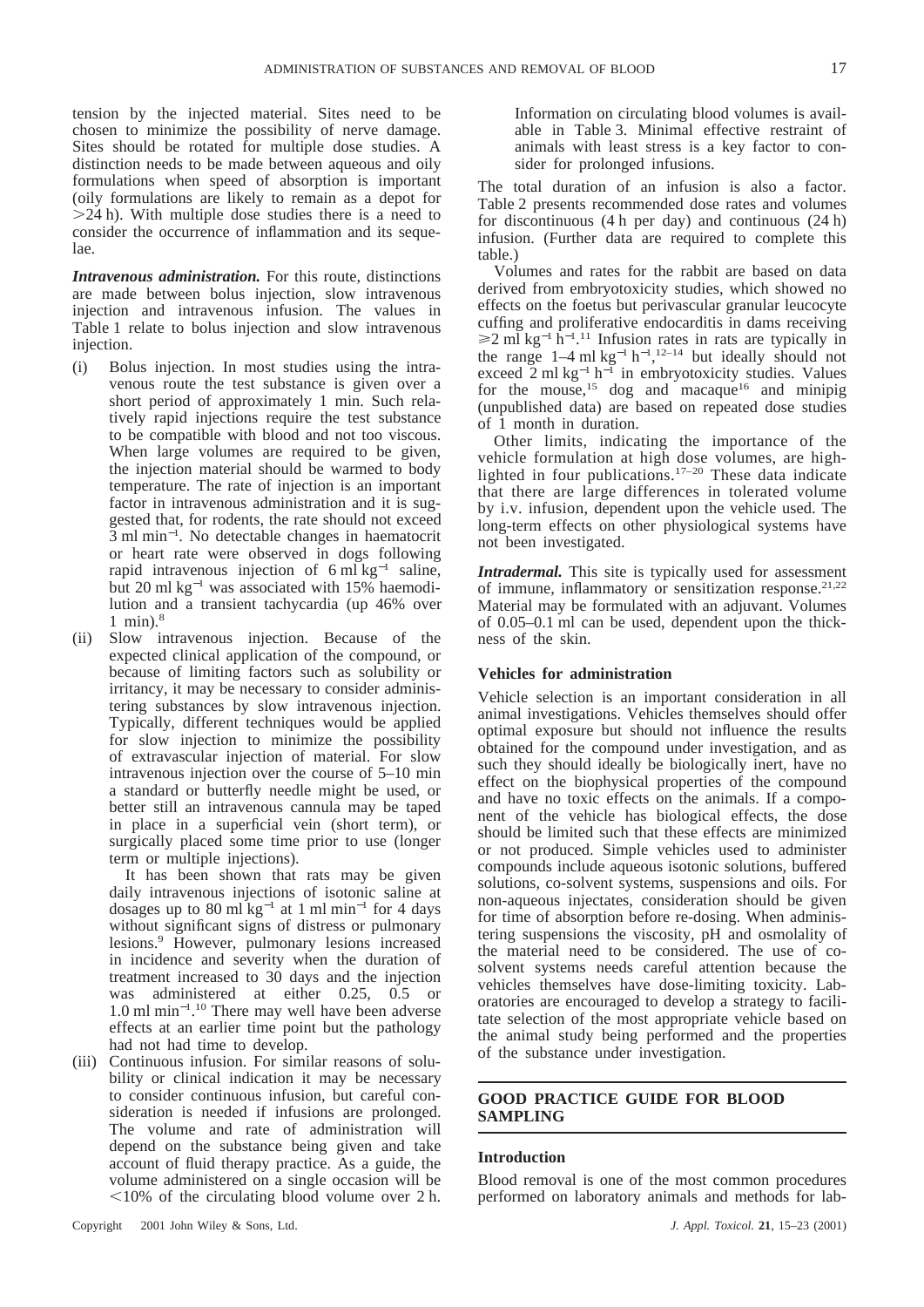| ٠            |
|--------------|
| i<br>۰.<br>v |

| Daily infusion period                | Mouse    | Rat     | Rabbit <sup>b</sup> | Dog     | Macague | Minipig |
|--------------------------------------|----------|---------|---------------------|---------|---------|---------|
| Total daily volume<br>$(ml$ $kg-1$ ) |          |         |                     |         |         |         |
| 4 hL <sup>c</sup>                    | Ιc       | 20      | Ιc                  | 20      | l c     | $L^c$   |
| 24 h                                 | 96 (192) | 60 (96) | 24 (72)             | 24 (96) | 60      | 24      |
| Rate (ml $kg^{-1} h^{-1}$ )          |          |         |                     |         |         |         |
| 4 h                                  | c        | 5       | c                   | 5       | c       | Lc      |
| 24 h                                 | 4(8)     | 2.5(4)  | 1(3)                | 1(4)    | 2.5     |         |
|                                      |          |         |                     |         |         |         |

## **Table 2. Repeated intravenous infusion: dose volumes/rates (and possible maximal volumes/rates)a**

a For non-aqueous injectates, see text. In some cases two sets of values are shown. Those in parentheses are the possible maximal values. **bBased on teratology studies.** 

c Data not available.

oratory mammals and birds were reviewed in the first report of the BVA/FRAME/RSPCA/UFAW Joint Working Group on Refinement.23 This current article aims to provide an easy-to-use guide based on the latest available information, and addresses the needs of toxicokinetic (pharmacokinetic) and toxicology studies. The practice of blood sampling from a variety of rodents using the retrobulbar venous plexus technique is still in common use and suggestions for alternative routes are described because of concerns over the sequelae of using this method.

# **Circulating blood volumes**

The calculation of limit volumes for blood sampling relies on accurate data on circulating blood volumes. A review of the literature indicates that there is considerable variation in these values, probably relating to the techniques used, the strain and gender of animal, etc. The techniques most frequently cited are radiolabelled erythrocytes,  $24-26$  radiolabelled transferrin,  $27$  radiolabelled serum albumin,<sup>28-30</sup> marker dyes,<sup>31</sup> enzyme dilution,  $32,33$  fibre optics  $34$  and dextran-70.  $35$ 

Table 3 gives the circulating blood volumes of the species commonly used in safety evaluation studies. Data on the marmoset and minipig, which are becoming more frequently used in toxicology, have now been included. The values shown have been adapted from

| Table 3. Circulating blood volume in laboratory animals |  |  |  |
|---------------------------------------------------------|--|--|--|
|                                                         |  |  |  |

| <b>Species</b>                         | Blood volume $(mlkg^{-1})$       |                                          |  |  |
|----------------------------------------|----------------------------------|------------------------------------------|--|--|
|                                        | Recommended<br>mean <sup>a</sup> | Range of<br>means                        |  |  |
| Mouse<br>Rat<br>Rabbit<br>Dog (Beagle) | 72<br>64<br>56<br>85             | 63-80<br>58-70<br>$44 - 70$<br>$79 - 90$ |  |  |
| Macaque (Rhesus)                       | 56                               | $44 - 67$                                |  |  |
| Macague (Cynomolgus)                   | 65                               | $55 - 75$                                |  |  |
| Marmoset<br>Minipig                    | 70<br>65                         | 58-82<br>$61 - 68$                       |  |  |

<sup>a</sup>The recommended mean corresponds to the mid-point of the range of means.

different sources assuming that the animal is mature, healthy and on an adequate plane of nutrition.<sup>23,36–39</sup>

# **Blood sampling volumes**

Our recommendations are based on published work, on recent work carried out to inform the working party about certain issues and is being submitted for publication and on information from 'in-house' standard operating procedures.

Animal welfare is a prime consideration when blood sampling is approaching limits but the scientific impact of an animal's physiological response also must be considered because this may affect data interpretation and validity. Assessment of clinical signs shown by the animals, prior to sampling, with referral to supervisory or veterinary staff in doubtful cases, is an expected prerequisite.

Work of Scipioni *et al*. <sup>40</sup> indicated that removal of up to 40% of a rat's total blood volume over 24 h and repeated 2 weeks later caused no gross ill effects. By and large there are few data on critical aspects of animal well-being after removal of blood, such as heart rate, respiratory patterns, various hormonal levels and behavioural aspects such as activities and time spent carrying them out. All these may change in response to excessive blood removal but it would require considerable effort and resources to investigate them. However, haematological parameters can be measured easily and in a small project<sup>41</sup> the red blood cell count (RBC), haemoglobin level (HGB), haematocrit (HCT), mean corpuscular volume (MCV) and red cell distribution width (RDW) were measured after the removal of varying blood volumes. Volumes of 7.5%, 10%, 15% and 20% of circulating blood volumes (as 0.3-ml aliquots) were removed from male and female Sprague-Dawley rats  $(n=7)$  weighing ca. 250 g over a 24-h period to mimic a kinetic study. Animals then were followed for up to 29 days.

The results showed that there was considerable variation in the times taken for all these parameters to return to baseline levels, and in the 15% and 20% groups some of the parameters (MCV, RDW) did not return to baseline even after 29 days. The recovery time recommended here for multiple sampling, therefore, is the time taken for *all* rats in a 'volume' group to return to 'normal' (the starting level for each animal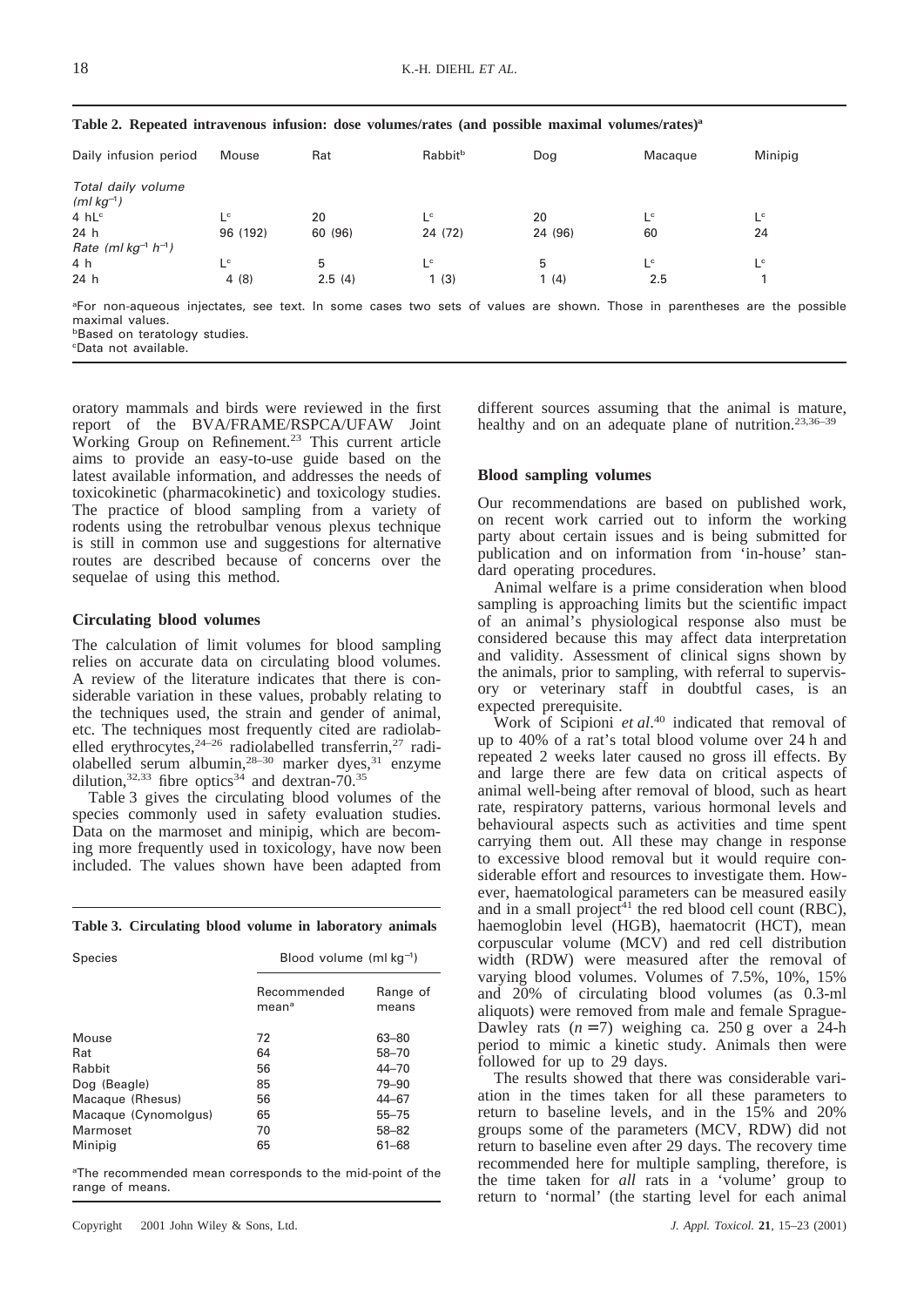#### **Table 4. Limit volumes and recovery periods**

| Single sampling<br>(e.g. toxicity study) |                                   | Multiple sampling<br>(e.g. toxicokinetic study)     |                                   |
|------------------------------------------|-----------------------------------|-----------------------------------------------------|-----------------------------------|
| % Circulatory<br>blood volume<br>removed | Approximate<br>recovery<br>period | % Circulatory<br>blood volume<br>removed in<br>24 h | Approximate<br>recovery<br>period |
| 7.5%<br>10%<br>15%                       | 1 week<br>2 weeks<br>4 weeks      | 7.5%<br>$10 - 15%$<br>20%                           | 1 week<br>2 weeks<br>3 weeks      |

plus or minus 10%). Single sampling (such as that required for routine toxicity studies) beyond 15% is not recommended because hypovolaemic shock may ensue if it is not done very slowly. Multiple small samples are unlikely to produce such acute effects.

Table 4 features limit volumes and adequate recovery periods and takes into account the stress of multiple sampling in addition to other procedures in assessing overall severity. The table addresses both single and multiple sampling regimes. Additional recovery time is proposed for animals on toxicity studies because a critical evaluation of haematological parameters is required in such studies.

The higher volume (20%) is intended to facilitate serial blood sampling for toxico- or pharmacokinetic purposes where multiple, small samples are usually required. However, it should be remembered that the consequential haemodynamic effect of taking such large volumes may well affect the calculated half-life. Assessment of terminal half-life should be possible if final samples are taken within 24 h of the killing of an animal. These values do not include a terminal sample, which can be taken when the animal is terminally anaesthetized. Blood replacement has not been considered because the volumes proposed do not warrant such intervention.

Using the values from Table 4, an easy reference guide for the volumes that can be removed without significant disturbance to an animal's normal physiology is presented in Table 5.

|         |  | Table 5. Total blood volumes and recommended maxi- |  |  |  |
|---------|--|----------------------------------------------------|--|--|--|
|         |  | mum blood sample volumes for species of given body |  |  |  |
| weights |  |                                                    |  |  |  |

| Species (weight)    | <b>Blood</b><br>volume<br>(m <sub>l</sub> ) | 7.5%<br>(m <sub>l</sub> ) | 10%<br>(m <sub>l</sub> ) | 15%<br>(m <sub>l</sub> ) | 20%<br>(m <sub>l</sub> ) |
|---------------------|---------------------------------------------|---------------------------|--------------------------|--------------------------|--------------------------|
| Mouse $(25 g)$      | 1.8                                         | 0.1                       | 0.2                      | 0.3                      | 0.4                      |
| Rat (250 g)         | 16                                          | 1.2                       | 1.6                      | 2.4                      | 3.2                      |
| Rabbit (4 kg)       | 224                                         | 17                        | 22                       | 34                       | 45                       |
| Dog (10 kg)         | 850                                         | 64                        | 85                       | 127                      | 170                      |
| Macaque (Rhesus)    | 280                                         | 21                        | 28                       | 42                       | 56                       |
| $(5 \text{ ka})$    |                                             |                           |                          |                          |                          |
| Macague             | 325                                         | 24                        | 32                       | 49                       | 65                       |
| (Cynomolgus) (5 kg) |                                             |                           |                          |                          |                          |
| Marmoset (350 g)    | 25                                          | 2.0                       | 2.5                      | 3.5                      | 5                        |
| Minipig (15 kg)     | 975                                         | 73                        | 98                       | 146                      | 195                      |
|                     |                                             |                           |                          |                          |                          |

Copyright 2001 John Wiley & Sons, Ltd. *J. Appl. Toxicol.* **21**, 15–23 (2001)

#### **Sampling sites**

Sites for venepuncture and venesection have been considered mainly in rodents and rabbit.<sup>23</sup> This information has been reviewed in the light of technical advances in blood sampling procedures; the advantages and disadvantages of sites for each species are shown in Table 6, with the recommended ones for repeated sampling summarized in Table 7.

It is important to note that samples taken from different sites may show differences in clinical pathology values and have implications for historical databases. For the more traditional routes, a description of the methodology can be obtained from the standard literature. However, other methods require a special mention and have been reviewed below.

**Lateral tarsal (saphenous) vein.** This technique has been used in many laboratory animals, including rats, mice, hamster, gerbil, guinea pig, ferret, mink $42$  and larger animals, and volumes such as 5% of circulating blood volume may be taken. It does not require an anaesthetic and so is particularly suitable for repeated blood sampling as in pharmacokinetic studies. The saphenous vein is on the lateral aspect of the tarsal joint and is easier to see when the fur is shaved and the area wiped with alcohol. The animal is placed in a suitable restrainer, such as a plastic tube, and the operator extends the hind leg. The vein is raised by gentle pressure above the joint and the vessel is punctured using the smallest gauge needle that enables sufficiently rapid blood withdrawal without haemolysis (e.g. 25–27 g for rats and mice). For small volumes, a simple stab leads to a drop of blood forming immediately at the puncture site and a microhaematocrit tube can be used to collect a standard volume. After blood has been collected, pressure over the site is sufficient to stop further bleeding. Removal of the scab will enable serial sampling.

There appear to be no complications reported other than persistent (minor) bleeding and the method has the advantage that anaesthesia is not required. Even though no studies have been done on animal welfare in terms of body weight gain, diurnal rhythm, behaviour, etc, it seems unlikely that this route will seriously affect an animal's well-being.

**Marginal ear vein/central ear artery.** Blood sampling from the marginal ear vein is commonly used in rabbits and guinea pigs. This route may also be chosen in minipigs, often combined with the use of an intravenous cannula. Good restraint is necessary and the application of local anaesthetic cream some 20–30 min before bleeding helps to prevent an animal from shaking its head as the needle is pushed through the skin. Bleeds may also be taken by smearing the surface over the vein with petroleum jelly and then puncturing the vein and collecting the blood into a tube. For the removal of larger amounts of blood the central artery in rabbits can be used, but afterwards it must be compressed for at least 2 min to prevent continuing bleeding and haematoma. The animal should be checked for persistent bleeding 5 and 10 min later. Repeated samples can be taken from this artery using an indwelling cannula, thus facilitating a kinetic regimen over 8 h.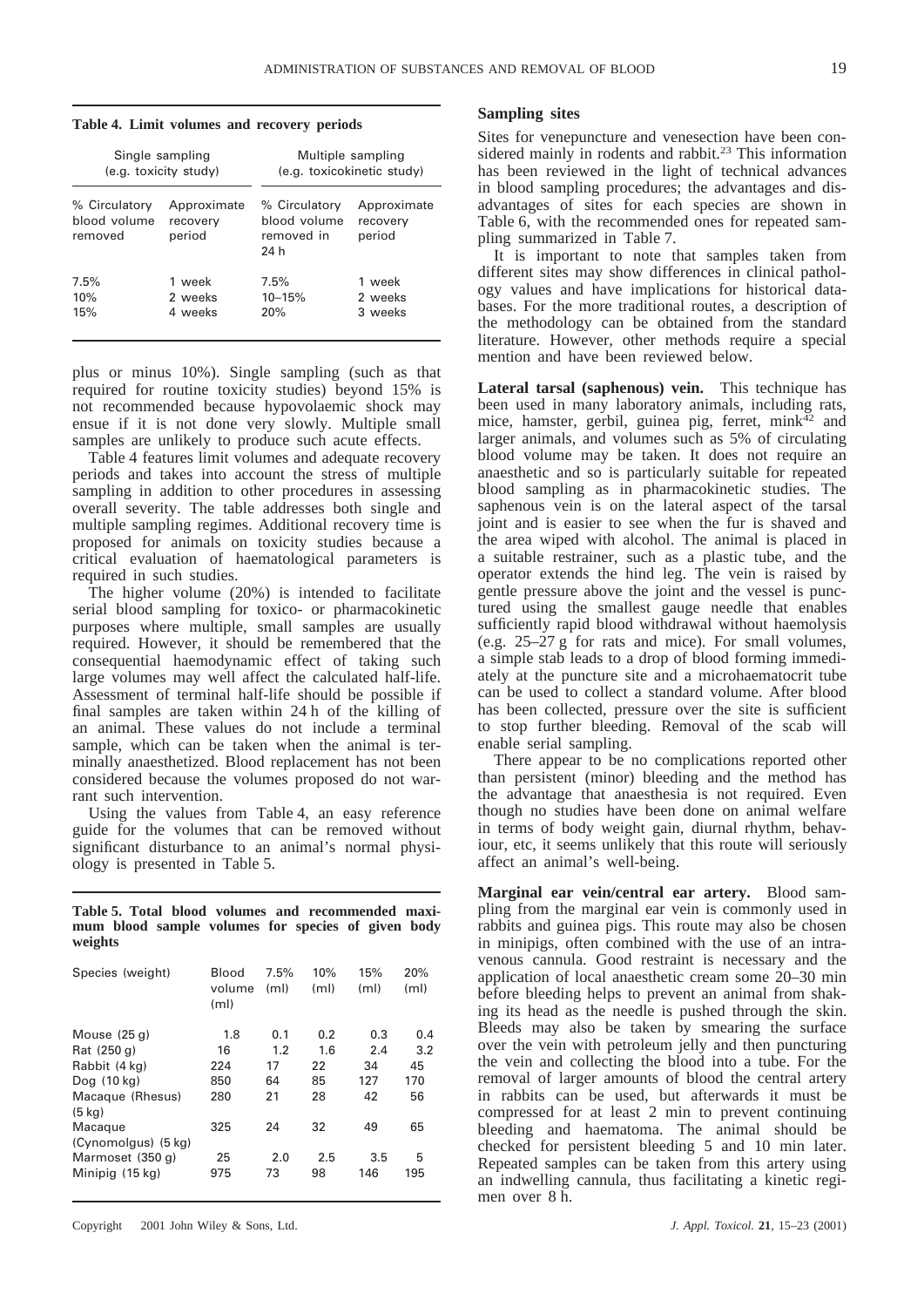| Route/vein                               | General<br>anaesthesia | Tissue damage <sup>a</sup> | Repeat<br>bleeds | Volume            | <b>Species</b>                   |
|------------------------------------------|------------------------|----------------------------|------------------|-------------------|----------------------------------|
| Jugular                                  | No                     | Low                        | Yes              | $^{+++}$          | Rat, dog, rabbit                 |
| Cephalic                                 | No                     | Low                        | Yes              | $^{+++}$          | Macague, dog                     |
| Saphenous/lateral tarsal                 | No                     | Low                        | Yes              | $++(+)$           | Mouse/rat, marmoset/macaque, dog |
| Marginal ear                             | No (local)             | Low                        | Yes              | $^{++}$<br>$^{+}$ | Rabbit, minipig                  |
| Femoral                                  | No                     | Low                        | Yes              | $^{+++}$          | Marmoset/macaque                 |
| Sublingual                               | Yes                    | Low                        | Yes              | $^{+++}$          | Rat                              |
| Lateral tail                             | No                     | Low                        | Yes              | $++(+)$<br>$^{+}$ | Rat, mouse/marmoset              |
| Central ear artery                       | No (local)             | Low                        | Yes              | $^{+++}$          | Rabbit                           |
| Cranial vena cava                        | No                     | Low                        | Yes              | $^{+++}$          | Minipig                          |
| Tail tip amputation $\left($ < 1 - 3 mm) | Yes                    | Mod                        | Limited          | $+$               | Mouse/rat                        |
| Retrobulbar plexus                       | Yes                    | Moderate/high              | Yes              | $^{+++}$          | Mouse/rat                        |
| Cardiac <sup>b</sup>                     | Yes                    | Moderate                   | No               | $^{+++}$          | Mouse/rat/rabbit                 |

# **Table 6. Summary of the advantages and disadvantages of the various methods of blood sampling**

a The potential for tissue damage is based on the likely incidence of it occurring and the severity of any sequelae, e.g. inflammatory reaction or histological damage.

b Only carried out as a terminal procedure under general anaesthesia.

## **Table 7. Recommended sites for repeated blood sampling**

| <b>Species</b> | Recommended site                                               |
|----------------|----------------------------------------------------------------|
| Mouse<br>Rat   | Saphenous, lateral tail<br>Saphenous, lateral tail, sublingual |
| Rabbit         | Marginal ear, central ear artery,<br>jugular                   |
| Dog            | Cephalic, jugular, saphenous                                   |
| Macague        | Cephalic, saphenous, femoral                                   |
| Marmoset       | Femoral, saphenous                                             |
| Minipig        | Cranial vena cava                                              |

**Sublingual vein.** This technique is easy to perform in rodents such as rats and is suitable for the removal of large volumes of blood (e.g. 0.2–1 ml) at frequent intervals, limited only by the blood volume to be removed and by the necessary repeated anaesthesia. A refined method $43$  avoids some of the disadvantages previously seen and can be used for repeated sampling. Rats are anaesthetized and held by an assistant in a supine position. The loose skin at the nape of the neck is gathered up in order to produce partial stasis in the venous return from the head. A second person gently pulls out the tongue with a cotton-tipped applicator stick, grasps it with thumb and forefinger and one of the sublingual veins (there is one on each side of the midline) is punctured with a 23–25 g hypodermic needle as near to the tip of the tongue as possible. The rat is turned over to allow blood to drip into a tube and after the requisite volume of blood has been obtained the compression at the scruff of the neck is released and the animal is placed in a supine position. The tongue is again extended in order to stem the flow of blood with a dry cotton-tipped applicator stick; usually there is no need to use any haemostatic agent.

With this technique, rats do not show any significant differences in food or water consumption or body weight gain compared with untreated anaesthetized control animals. Moreover, there appear to be fewer

Copyright 2001 John Wiley & Sons, Ltd. *J. Appl. Toxicol.* **21**, 15–23 (2001)

pathological changes than with retrobulbar sampling<sup>44</sup>. However, anaesthesia may still be a limiting factor.

**Lateral tail vein.** In principle this route is similar to the lateral tarsal vein but tends to yield smaller blood volumes (0.1–0.15 ml in mice; up to 2 ml in warmed rats). Blood is removed either by syringe/needle or stab puncture of a lateral tail vein. Anaesthesia is unnecessary, which makes this route particularly suited for repeated blood sampling. Vasodilatation may be necessary to promote bleeding and can be caused by exposing an animal to 37°C for 5–8 min or by local warming of the tail. There appear to be few disadvantages that affect animal well-being, but animals must be closely monitored for signs of distress if heat exposure is used.

**Cranial vena cava.** Minipigs may be restrained in a sling or on their backs with the forelegs retracted caudally. Other methods, sometimes used in agricultural settings (snout tying, hog tying, suspending animals by their rear legs), are stressful and are inappropriate for laboratory animals because of the potential adverse effects on the science. In order to avoid injury to the vagus nerve, the needle is inserted into the right side of the neck, lateral to the manubrium sterni, and directed at a 30–45° angle towards the left shoulder. A popping sensation will be felt by the sampler when the needle enters the vein, and then blood can be readily withdrawn. This method can also be utilized for sequential venipuncture but haematomas form in the area after the needle is withdrawn, therefore it is best reserved for procedures that do not require withdrawal more often than weekly.45

**Amputation of the tail tip.** This technique is commonly used in rats and mice, with sample volumes of 0.1–0.2 ml being obtained. Amputation should be restricted to the tail tip (0.5–1 mm should be adequate, and over time a maximum of 5 mm can be removed) and repeat bleeding is feasible in the short term by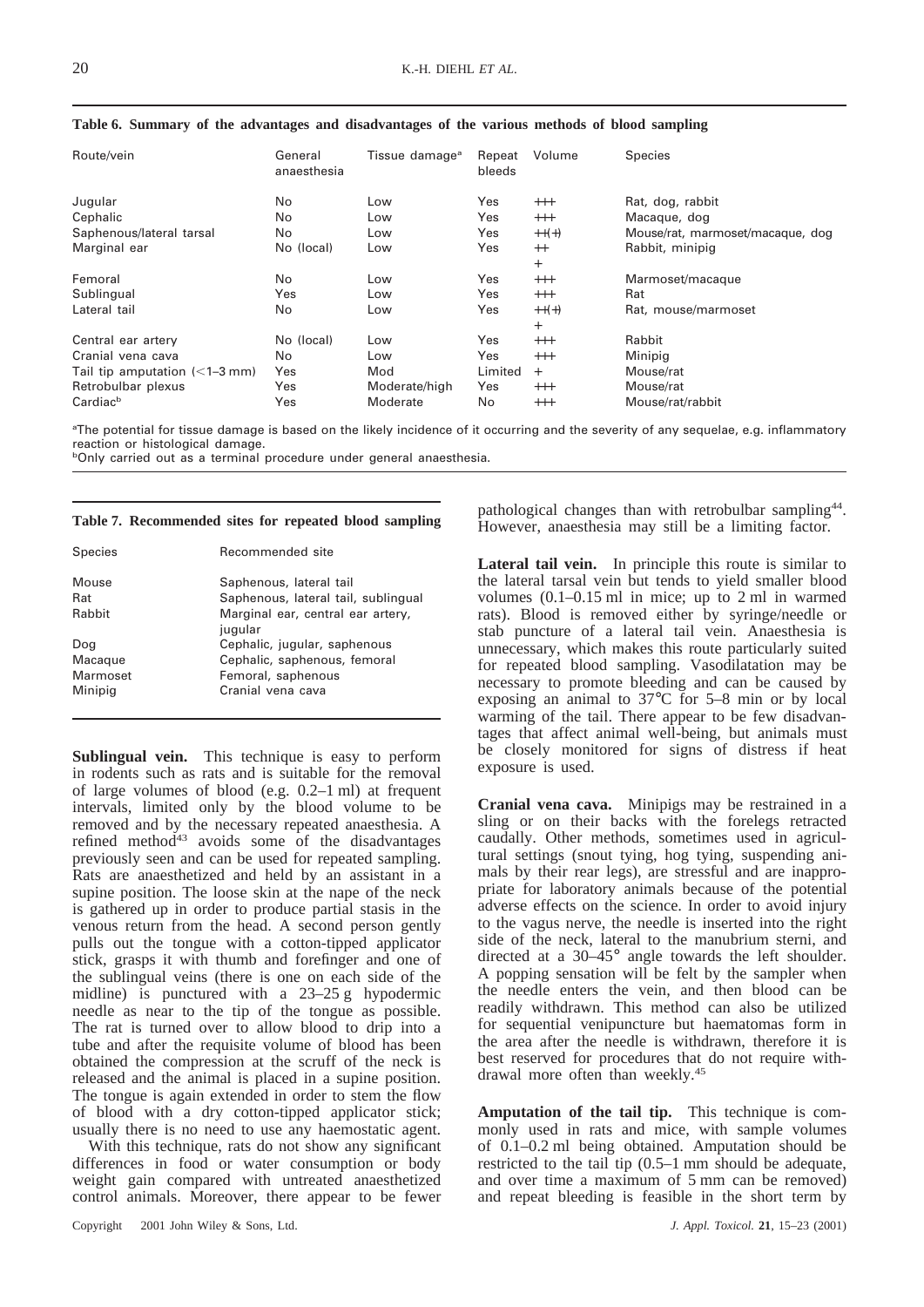removing the clot. Serial amputations resulting in a significant shortening of the tail (i.e.  $>5$  mm) are not acceptable. The technique may not be suitable for older animals. Anaesthesia is recommended.

**Cardiac puncture.** This should always be carried out under general anaesthesia and in the past it has been used with recovery in small rodents due to the lack of alternative routes. However, other methods are now available and because of potentially painful and fatal sequelae, such as pericardial bleeding and cardiac tamponade, this technique should only be used for terminal bleeds.

**Retrobulbar plexus.** The retrobulbar route has been commonly used by researchers in the past but has been observed to cause adverse effects. Concern has therefore arisen because of these effects and their potential severity. Recently, however, other methods have been developed that meet the scientific requirements and also improve the welfare of the animals. Nevertheless, the Technical Subgroup felt that it was worth reviewing in detail some of the advantages and disadvantages of retrobulbar bleeding in the context of the new methods.

Bleeding from this plexus always should be carried out under general anaesthesia in all species and anaesthesia is a requirement in some national regulations. The method has been described in detail by a number of workers.46–48

There is little published work on refining the method. The approach (lateral or access via the dorsal or upper aspect of the eye in rats) as the optimal way to penetrate the conjunctiva in order to minimize tissue damage has been discussed.<sup>23</sup> An interval of 2 weeks between bleeds at the same site should allow damaged tissue to repair in most cases,<sup>49</sup> but this does not mean that the animals do not experience some discomfort during the early stages before healing is complete; there are, however, concerns over repeated retrobulbar punctures. Whereas some studies have shown that repeated orbital bleeds do not affect the animals' diurnal rhythm50,51 or the histology of the orbital tissue long term<sup>52,49</sup> (i.e. both showed that any tissue damage healed), other studies have found histological changes, abnormal clinical signs and evidence of discomfort<sup>53–55</sup> which has led to animals having to be killed on humane grounds and so lost from the study. There are also other serious potential adverse effects:

- (i) retrobulbar haemorrhage resulting in haematoma and excessive pressure on the eye, which is almost certainly painful for the animal;
- (ii) any pressure required to stem persistent bleeding (e.g. by pressing on the eye) or pressure from a haematoma can lead to corneal ulceration, keratitis, pannus formation, rupture of the globe and micro-ophthalmia;
- (iii) damage to the optic nerve and other intra-orbital structures, which can lead to deficits in vision and even blindness;
- (iv) fracture of the fragile bones of the orbit and neural damage by the micropipette; and penetration of the eye globe itself with a loss of vitreous humour.

Many of these unwanted sequelae may stay undetected, being located deep within the orbit. The incidence of unwanted side-effects appears to vary between 1% and  $2\%$ ,<sup>52</sup> but may be far higher in the hands of some technicians, even though they were experienced (see table 1 of Ref. 55).

## **Frequency of needle punctures**

It is important to carry out the minimum number of needle punctures consistent with obtaining good scientific data. The same puncture site should not be used, i.e. use different points along a vein.

## **Cannulation**

This is an important technique for repeated bleeds. Temporary cannulae such as butterfly needles and overthe-needle cannulae can be used in the short term (working day), whereas for long-term use surgical implantation of biocompatible cannulae is required. These methods allow repeated blood sampling with minimal distress and discomfort for the animal. The use of subcutaneous venous access ports is also useful because it allows an implanted animal to stay with its peers, but there are a number of potential problems that must be addressed:

- (i) Surgical skills are essential and it must be done in a sterile way for good long-term performance<sup>56</sup> and to avoid complications such as infection. Clotting frequently occurs and may prevent both blood removal and prolonged infusion of substances.
- (ii) It may be necessary to restrain an animal or to separate it from its peers in order to prevent removal or biting of the attached external cannulae, which is why a subcutaneous venous access port is preferred in the long term.
- (iii) After long-term cannulation, penetration of the vessel can occur and an animal may also outgrow its cannula.

## **Anaesthesia**

Some comments on how various anaesthetics affect the muscle cells in the splenic capsule (if present) are given in the first report of the BVA/FRAME/  $RSPCA/UFAW<sup>23</sup>$  as well as other aspects of promoting blood withdrawal. In relation to the removal of blood from small laboratory mammals, it is worth noting that the combination of fentanyl and fluanisone (Hypnorm), with or without midazolam (Hypnovel), causes a significant peripheral vasodilatation in all species. Although this makes taking blood samples easier, it also makes post-sampling haemorrhage more likely and so particular attention must be paid to ensuring haemostasis. Consideration should be given to the use of local anaesthetics.

# **Conclusion and recommendations**

There is now a range of alternative methods for the removal of blood from all species of animals, particularly the smaller rodents where in the past it has not been easy. Furthermore, some methods require an anaesthetic or have a higher incidence of unwanted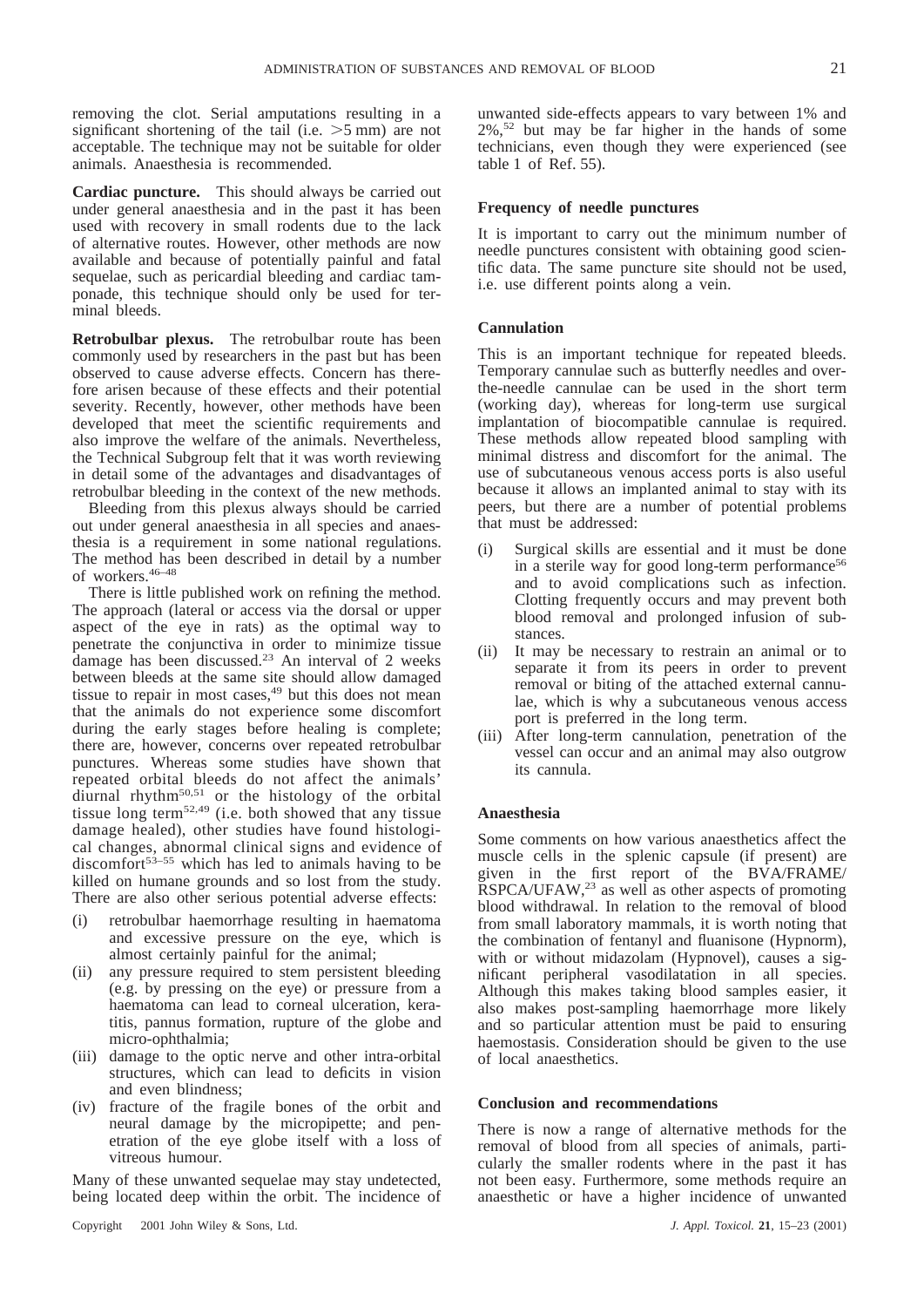side-effects that may seriously affect an animal's welfare, particularly when repeat bleeding is required. We therefore recommend that:

- (i) recommended routes for bleeding are the lateral tail vein, the sublingual vein and the lateral tarsal vein for all rodents, and the marginal ear vein, central ear artery and the jugular vein for rabbits;
- (ii) retrobulbar sampling with recovery should be used only when other routes are not practical;
- (iii) sampling by cardiac routes is only carried out as a terminal procedure under general anaesthesia.

Finally, we wish to emphasize that, as in all experimental procedures involving animals, thorough training and competence of personnel is crucial for successful bleeding, minimizing tissue damage and also for the health and welfare of the animals.

## **Acknowledgements**

The Technical Subgroup wishes to thank those who responded to this document with valuable comments. These have been incorporated where possible.

# **REFERENCES**

- 1. EU Council Directive 86/609/EEC of 24 November 1986 on the approximation of laws, regulations and administrative provisions of the Member States regarding the protection of animals used for experimental and other scientific purposes. Off. J. Eur. Commun. 1986; **29**: L358, 1–29.
- 2. Hull RM. Guideline limit volumes for dosing animals in the preclinical stage of safety evaluation, Hum. Exp. Toxicol. 1995; **14**: 305–307.
- 3. Flecknell P. Laboratory Animal Anaesthesia (2nd edn). Harcourt Brace and Company: London 1996.
- 4. Wolfensohn S, Lloyd M. Procedural data. In: Handbook of Laboratory Animal Management and Welfare, Wolfensohn S, Lloyd M (eds). Oxford University Press: Oxford, 1998.
- 5. Hejgaard KC, Alban L, Thomsen P, Heller KE, Hansen AK. Assessing welfare of rats undergoing gavaging with varying volumes. Measurements on open field behaviour, temperature, plasma corticosterone and glucose [Abstract]. Rev. Cienc. 1999; **23/24**: 16.
- 6. Vermeulen JK, De Vries A, Schlingmann F, Remie R. Food deprivation: common sense or nonsense? Anim. Technol. 1997; **48**: 45–54.
- 7. Claassen V. Neglected factors in pharmacology and neuroscience research. In Techniques in the Behavioural and Neural Sciences, vol. 12, Huston JP (ed.). Elsevier: Amsterdam, 1994: 5–94.
- 8. Zeoli A, Donkin H, Crewell C, Fetrow N, Johnson DK, Kinter LB. A limit rapid intravenous injection volume in dogs [Abstract]. Toxicol Sci. 1998; **42**: 58.
- 9. Morton D, Safron JA, Rice DW, Wilson DM, White RD. Effects of infusion rates in rats receiving repeated large volumes of saline solution intravenously. Lab. Anim. Sci. 1997; **47**: 656–659.
- 10. Morton D, Safron JA, Glosson J, Rice DW, Wilson DM, White RD. Histologic lesions associated with intravenous infusions of large volumes of isotonic saline solution in rats for 30 days. Toxicol. Pathol. 1997; **25**: 390–394.
- 11. McKeon ME, Walker MD, Wakefield AE, Machotka SV. Validation of infusion techniques in nonpregnant and pregnant rabbits using a novel harness system [Abstract]. Toxicol. Sci. 1998; **42**: 292.
- 12. Cave DA, Schoenmakers ACM, van Wijk JH, Enninga IC, Van der Hoeven JCM. Continuous intravenous infusion in the unrestrained rat—procedures and results. Hum. Exp. Toxicol. 1995; **14**: 192–200.
- 13. Barrow PC, Heritier B. Continuous deep intravenous infusion in rat embryotoxity studies: the effects of infusion volume and two different infusion fluids on pregnancy. Toxicol. Methods 1995; **5**: 61–67.
- 14. Loget O, Nanuel C, Le Bigot J-F, Forster R. Corneal damage following continuous infusion in rats. In Advances in Ocular Toxicology, Green, Edelhauser HF, Hackett RB, Hull DS, Potter DE (eds.). Plenum Press: New York, 1997; 55–62.
- 15. Van Wijk H. A continuous intravenous infusion technique in the unrestrained mouse. Anim Technol. 1997; **48**: 115– 128.
- 16. Perkin CJ, Stejskal R. Intravenous infusion in dogs and primates. J Am. Coll. Toxicol. 1994; **13**: 40–47.
- 17. Cornelius LM, Finco DR, Culver DH. Physiologic effects of rapid infusion of Ringer's Lactate solution into dogs. Am. J. Vet. Res. 1978; **39**: 1185–1190.
- 18. Concannon KT, Haskins SC, Feldman BF. Hemostatic defects associated with two infusion rates of dextran 70 in dogs. Am. J. Vet. Res. 1992; **53**: 1369–1375.
- 19. Manenti A, Botticelli A, Buttazzi A, Gibertini G. Acute pulmonary edema after overinfusion of crystalloids versus plasma: histological observations in the rat. Pathologica 1992; **84**: 331–334.
- 20. Mann WA, Kinter LB. Characterization of maximal intravenous dose volumes in the dog (Canis familiaris). Gen. Pharmacol. 1993; **24**: 357–366.
- 21. Leenars PPAM. Adjuvants in Laboratory Animals (Synopsis of PhD thesis and publications). Ponsen and Looijen BV: Wageningen, 1997.
- 22. Leenars PPAM, Koedam MA, Wester PW, Baumans V, Claassen E, Hendriksen CFM. Assessment of side-effects induced by injection of different adjuvant/antigen combinations in rabbits and mice. Lab. Anim. 1998; **32**: 387–406.
- 23. First report of the BVA/FRAME/RSPCA/UFAW, Joint working group on refinement removal of blood from laboratory mammals and birds. Lab Anim. 1993; **27**: 1–22.
- 24. Smith BSW. Comparison of iodine-125 and chromium-51 for measurement of total blood volume and residual blood content of tissue in the rat; evidence for accumulation of 51Cr by tissues, Clin. Chim. Acta 1970: **27**: 105–108.
- 25. Sluiter W, Oomens LWM, Brand A, Van Furth R. Determination of blood volume in the mouse with chromium-51-labeled erythrocytes. J. Immunol. Methods 1984; **73**: 221–225.
- 26. Fujii A, Yoshikawa K, Iwata T, Akashi M, Noguchi H, Takumi Y. A method for measurement of circulating blood volume with fluorescein isothiocyanate labeled red blood cells. Jpn. Anesthesiol. 1993; **42**: 545–551.
- 27. Argent NB, Liles J, Rodham D, Clayton CB, Wilkinson R, Bayliss PH. A new method for measuring the blood volume of the rat using 113mIndium as a tracer. Lab. Anim. 1994; **28**: 172–175.
- 28. Carvalho JS. Heterologous serum albumin as tracer for plasma volume measurements evaluated in conscious nondehydrated and 48-hour water-deprived rats. Cardiovasc. Pharmacol. 1989; **13**: 603–607.
- 29. Gillen CM, Takamata A, Mack GW, Nadel RE. Measurement of plasma volume in rats with use of fluorescentlabeled albumin molecules. Appl. Physiol. 1994; **76**: 485– 489.
- 30. Callahan RJ, Wilkinson RA, Bogdonov Jr AA. Validation of plasma volume determinations in the rat using an In-111 labeled polymer and I-125 human serum albumin. 42nd Annual Meeting of the Society of Nuclear Medicine, Minneapolis, Minnesota, USA, June 12–15, 1995. Nucl. Med. 1995; **36**: 157–158.
- 31. Schad H, Haider M, Brechtelsbauer H. Determination of plasma volume with indocyanine green. Anesthetist 1987; **36**: 608–614.
- 32. Visser MP, Krill MTA, Willems GM, Hermens TW. Plasma volume determination by use of enzyme dilution in the dog. Lab. Anim. 1982; **16**: 248–255.